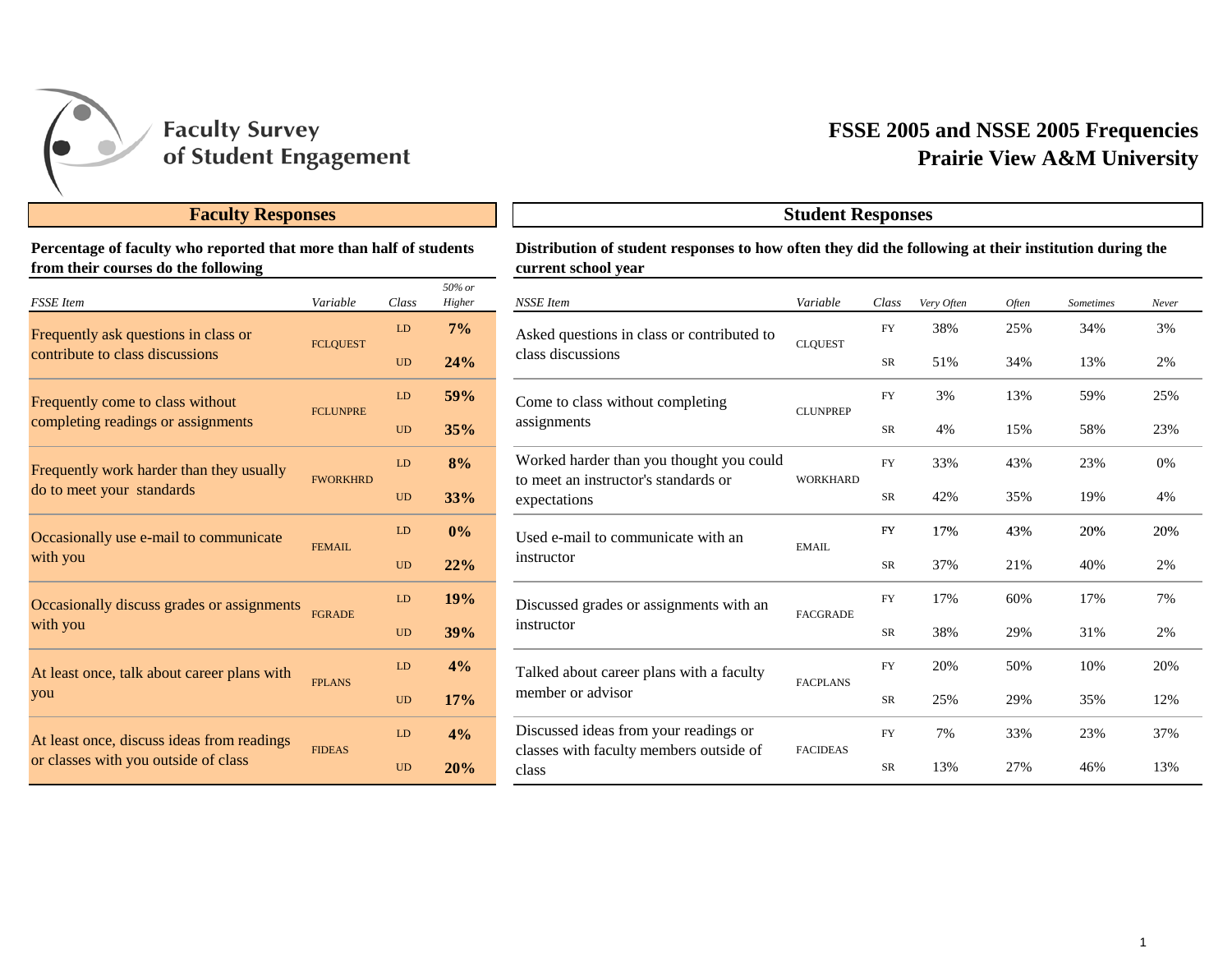

## **Faculty Responses Student Responses**

### **Percentage of faculty who reported that students from their courses do the following often or very often**

| <b>FSSE</b> Item                                                                       | Variable        | Class     | Very Often or<br>Often |
|----------------------------------------------------------------------------------------|-----------------|-----------|------------------------|
| Have class discussions or writing<br>assignments that include diverse                  | <b>FDIVCLAS</b> | LD        | 35%                    |
| perspectives (different races, religions,<br>genders, political beliefs, etc.)         |                 | <b>UD</b> | 47%                    |
| Work with other students on projects                                                   | <b>FCLASSGR</b> | LD        | 37%                    |
| during class                                                                           |                 | UD        | 64%                    |
| Participate in a community-based<br>project (e.g., service learning) as part           | <b>FCOMMPRO</b> | LD        | 0%                     |
| of your course                                                                         |                 | <b>UD</b> | 18%                    |
| Use an electronic medium (listserv, chat<br>group, Internet, instant messaging, etc.)  | <b>FITICADE</b> | LD        | 19%                    |
| to discuss or complete an assignment                                                   |                 | <b>UD</b> | 52%                    |
| Receive prompt feedback (written or oral)                                              | <b>FFEED</b>    | LD        | 85%                    |
| from you on their academic performance                                                 |                 | <b>UD</b> | 93%                    |
| Have serious conversations in your course<br>with students of a different race         | <b>FDIVRSTU</b> | LD        | 19%                    |
| or ethnicity than their own                                                            |                 | UD        | 27%                    |
| Have serious conversations in your course<br>with students who are very different from |                 | LD        | 19%                    |
| them in terms of their religious beliefs,<br>political opinions, or personal values    | <b>FDIFFSTU</b> | <b>UD</b> | 30%                    |

## **Prairie View A&M University FSSE 2005 and NSSE 2005 Frequencies**

## **Distribution of student responses to how often they did the following at their institution during the current school year**

| Often or<br><i><b>Often</b></i> | NSSE Item                                                                                                                      | Variable        | Class       | Very Often | Often | <b>Sometimes</b> | Never |
|---------------------------------|--------------------------------------------------------------------------------------------------------------------------------|-----------------|-------------|------------|-------|------------------|-------|
| 35%                             | Included diverse perspectives (different<br>races, religions, genders, political beliefs,                                      | <b>DIVCLASS</b> | FY          | 31%        | 41%   | 28%              | 0%    |
| 17%                             | etc.) in class discussions or writing<br>assignments                                                                           |                 | $_{\rm SR}$ | 30%        | 28%   | 36%              | 6%    |
| 37%                             | Worked with other students on projects                                                                                         | <b>CLASSGRP</b> | <b>FY</b>   | 22%        | 47%   | 25%              | 6%    |
| 54%                             | during class                                                                                                                   |                 | SR          | 34%        | 32%   | 26%              | 8%    |
| 0%                              | Participated in a community-based<br>project (e.g., service learning) as<br>part of a regular course                           | <b>COMMPROJ</b> | <b>FY</b>   | 10%        | 17%   | 10%              | 63%   |
| 18%                             |                                                                                                                                |                 | SR          | 13%        | 13%   | 33%              | 40%   |
| 19%                             | Used an electronic medium (listserv, chat<br>group, Internet, instant messaging, etc.)<br>to discuss or complete an assignment | <b>ITACADEM</b> | <b>FY</b>   | 20%        | 40%   | 17%              | 23%   |
| 52%                             |                                                                                                                                |                 | SR          | 48%        | 21%   | 19%              | 12%   |
| 35%                             | Received prompt feedback from faculty<br>on your academic performance                                                          | <b>FACFEED</b>  | <b>FY</b>   | 13%        | 53%   | 30%              | 3%    |
| $3\%$                           | (written or oral)                                                                                                              |                 | SR          | 27%        | 35%   | 35%              | 4%    |
| 19%                             | Had serious conversations with students of                                                                                     | <b>DIVRSTUD</b> | <b>FY</b>   | 23%        | 13%   | 43%              | 20%   |
| 27%                             | a different race or ethnicity than your own                                                                                    |                 | $_{\rm SR}$ | 37%        | 21%   | 37%              | 6%    |
| 19%                             | Had serious conversations with students<br>who are very different from you in terms of                                         | DIFFSTU2        | <b>FY</b>   | 24%        | 28%   | 38%              | 10%   |
| 30%                             | their religious beliefs, political opinions, or<br>personal values                                                             |                 | SR          | 23%        | 29%   | 37%              | 12%   |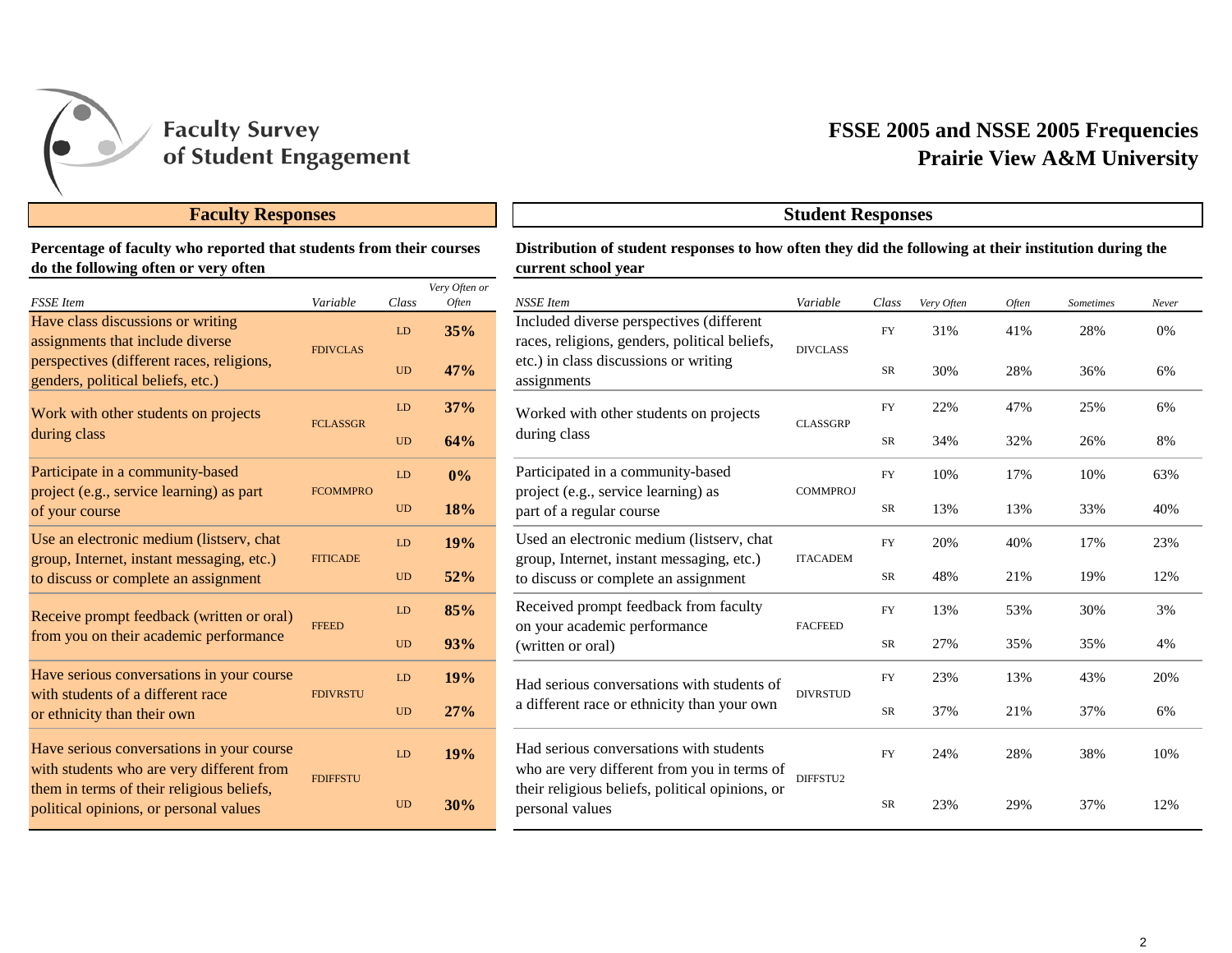

## **Faculty Responses Student Responses**

**Percentage of faculty who reported that it is important or very important that their students do the following**

| <b>FSSE</b> Item                                                                 | Variable        | Class     | Very Important<br>or Important |
|----------------------------------------------------------------------------------|-----------------|-----------|--------------------------------|
| Prepare two or more drafts of a paper or                                         |                 | LD        | 56%                            |
| assignment before turning it in                                                  | <b>FREWROPA</b> | <b>UD</b> | 59%                            |
| Work on a paper or project that requires                                         | <b>FINTEGRA</b> | LD        | <b>78%</b>                     |
| integrating ideas or information from<br>various sources                         |                 | UD        | 82%                            |
| Work with classmates outside of class to                                         | <b>FOCCGRP</b>  | LD        | 48%                            |
| prepare class assignments                                                        |                 | <b>UD</b> | 70%                            |
| Put together ideas or concepts from<br>different courses when completing         | <b>FINTIDEA</b> | LD        | 56%                            |
| assignments or during class discussions                                          |                 | <b>UD</b> | 66%                            |
| Discuss ideas or readings from class with                                        |                 | LD        | 52%                            |
| others outside of class (other students,<br>family members, coworkers, etc.)     | FOOCID05        | <b>UD</b> | 52%                            |
| Tutor or teach other students (paid or                                           | <b>FTUTOR</b>   | LD        | 44%                            |
| voluntary)                                                                       |                 | <b>UD</b> | 39%                            |
| Examine the strengths and weaknesses of                                          | <b>FOWNVIEW</b> | LD        | 85%                            |
| their views on a topic or issue                                                  |                 | <b>UD</b> | 59%                            |
| Try to better understand someone else's<br>views by imagining how an issue looks | <b>FOTHRVW</b>  | LD        | 63%                            |
| from that person's perspective                                                   |                 | <b>UD</b> | 66%                            |
| Learn something that changes the way they                                        | <b>FCHNGVW</b>  | LD        | 85%                            |
| understand an issue or concept                                                   |                 | UD        | 82%                            |

# **Prairie View A&M University FSSE 2005 and NSSE 2005 Frequencies**

| Distribution of student responses to how often they did the following at their institution during the |  |
|-------------------------------------------------------------------------------------------------------|--|
| current school year                                                                                   |  |

|                | Class                      | Very Important<br>or Important | <b>NSSE</b> Item                                                                    | Variable        | Class      | Very Often | Often | <b>Sometimes</b> | Never |  |
|----------------|----------------------------|--------------------------------|-------------------------------------------------------------------------------------|-----------------|------------|------------|-------|------------------|-------|--|
| PA             | LD                         | 56%                            | Prepared two or more drafts of a paper or                                           | <b>REWROPAP</b> | <b>FY</b>  | 31%        | 44%   | 19%              | 6%    |  |
|                | <b>UD</b>                  | 59%                            | assignment before turning it in                                                     |                 | SR         | 23%        | 36%   | 34%              | 8%    |  |
| A              | LD                         | 78%                            | Worked on a paper or project that required<br>integrating ideas or information from | <b>INTEGRAT</b> | FY         | 34%        | 44%   | 22%              | 0%    |  |
|                | $\ensuremath{\mathrm{UD}}$ | 82%                            | various sources                                                                     |                 | <b>SR</b>  | 55%        | 30%   | 13%              | 2%    |  |
|                | ${\rm LD}$                 | 48%                            | Worked with classmates outside of class to                                          | <b>OCCGRP</b>   | ${\rm FY}$ | 22%        | 38%   | 31%              | 9%    |  |
|                | <b>UD</b>                  | 70%                            | prepare class assignments                                                           |                 | <b>SR</b>  | 58%        | 19%   | 19%              | 4%    |  |
|                | ${\rm LD}$                 | 56%                            | Put together ideas or concepts from                                                 | <b>INTIDEAS</b> | <b>FY</b>  | 10%        | 47%   | 37%              | 7%    |  |
|                | <b>UD</b>                  | 66%                            | different courses when completing<br>assignments or during class discussions        |                 | SR         | 38%        | 35%   | 21%              | 6%    |  |
| $\overline{5}$ | LD                         | 52%                            | Discussed ideas from your readings or<br>classes with others outside of class       | <b>OOCIDEAS</b> | ${\rm FY}$ | 20%        | 37%   | 33%              | 10%   |  |
|                | <b>UD</b>                  | 52%                            | (students, family members, coworkers, etc.)                                         |                 | SR         | 31%        | 33%   | 37%              | 0%    |  |
|                | LD                         | 44%                            | Tutored or taught other students (paid or                                           | <b>TUTOR</b>    | <b>FY</b>  | 7%         | 23%   | 30%              | 40%   |  |
|                | <b>UD</b>                  | 39%                            | voluntary)                                                                          |                 | SR         | 17%        | 13%   | 42%              | 27%   |  |
| EW             | LD                         | 85%                            | Examined the strengths and weaknesses of                                            | <b>OWNVIEW</b>  | <b>FY</b>  | 27%        | 40%   | 33%              | 0%    |  |
|                | <b>UD</b>                  | 59%                            | your own views on a topic or issue                                                  |                 | SR         | 23%        | 42%   | 31%              | 4%    |  |
| W              | LD                         | 63%                            | Tried to better understand someone else's<br>views by imagining how an issue looks  | <b>OTHRVIEW</b> | <b>FY</b>  | 23%        | 50%   | 23%              | 3%    |  |
|                | <b>UD</b>                  | 66%                            | from his or her perspective                                                         |                 | SR         | 25%        | 40%   | 27%              | 8%    |  |
|                | LD                         | 85%                            | Learned something that changed the way                                              | <b>CHNGVIEW</b> | <b>FY</b>  | 30%        | 37%   | 33%              | 0%    |  |
| W              | <b>UD</b>                  | 82%                            | you understand an issue or concept                                                  |                 | SR         | 25%        | 44%   | 27%              | 4%    |  |
|                |                            |                                |                                                                                     |                 |            |            |       |                  |       |  |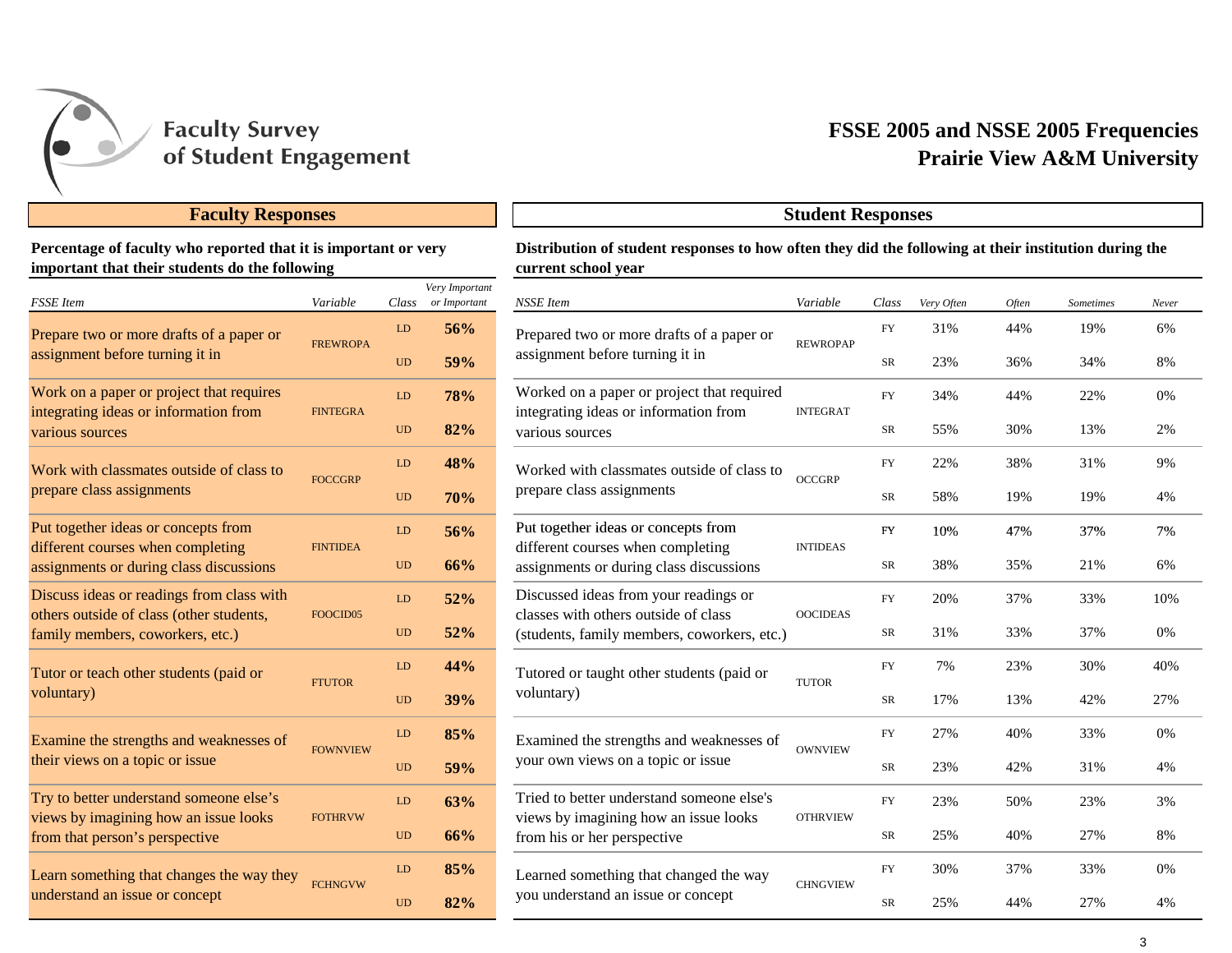

## **Prairie View A&M University FSSE 2005 and NSSE 2005 Frequencies**

## **Faculty Responses Student Responses**

## **Percentage of faculty who reported that their evaluations of student performance are quite challenging for students**

| <b>FSSE</b> Item                                                                                                           | Variable      | Class | Ouite<br>Challenging |
|----------------------------------------------------------------------------------------------------------------------------|---------------|-------|----------------------|
| Select the box that represents the extent to<br>which your evaluations of student                                          |               | LD    | 85%                  |
| performance (e.g., examinations, portfolio)<br>challenge students in your selected course<br>section to do their best work | <b>FEXAMS</b> | UD    | 89%                  |

Note: Faculty reponded to this item on a 7-point scale  $(1 = V$ ery little to  $7 = V$ ery much). Responses of 5, 6, or 7 are coded as quite challenging.

### **Percentage of faculty who reported that they place quite a bit or very much emphasis on the following in their courses**

| <b>FSSE</b> Item                                                 | Variable        | Class | Very Much or<br>Quite a Bit |
|------------------------------------------------------------------|-----------------|-------|-----------------------------|
| Memorizing facts, ideas, or methods from                         | <b>FMEMORIZ</b> | LD    | 30%                         |
| your course and readings                                         |                 | UD    | 32%                         |
| Analyzing the basic elements of an idea,<br>experience or theory | <b>FANALYZE</b> | LD    | 96%                         |
|                                                                  |                 | UD    | 89%                         |
| Synthesizing and organizing ideas,                               | <b>FSYNTHES</b> | LD    | 70%                         |
| information, or experiences                                      |                 | UD    | 84%                         |
| Making judgments about the value of                              | <b>FEVALUAT</b> | LD    | 70%                         |
| information, arguments or methods                                |                 | UD    | 56%                         |
| Applying theories or concepts to practical                       | <b>FAPPLYIN</b> | ID    | 85%                         |
| problems or in new situations                                    |                 | UD    | 82%                         |

**Distribution of student responses to how much their examininations during the current schol year challenged them to do their best work**

| $\epsilon$ | Class     | Ouite<br>Challenging | NSSE Item                                                                                                                                           | Variable           | Class     | Ouite<br>Challenging | Not as<br>Challenging |
|------------|-----------|----------------------|-----------------------------------------------------------------------------------------------------------------------------------------------------|--------------------|-----------|----------------------|-----------------------|
|            | LD        | 85%                  | Mark the box that best represents the extent<br>to which your examinations during the<br>current school year challenged you to do<br>your best work | FY<br><b>EXAMS</b> |           | 87%                  | 13%                   |
|            | <b>UD</b> | 89%                  |                                                                                                                                                     |                    | <b>SR</b> | 84%                  | 16%                   |

Note: Students reponded to this item on a 7-point scale  $(1 = \text{Very little to } 7 = \text{Very much})$ . Responses of 5, 6, or 7 are coded as quite challenging and responses of 1, 2, 3, and 4 are coded as not as challenging.

#### **Distribution of student responses to how much their coursework during the current school year emphasized the following**

| Very Much or |                                                                             |                 |           |           |             |      |             |
|--------------|-----------------------------------------------------------------------------|-----------------|-----------|-----------|-------------|------|-------------|
| Ouite a Bit  | NSSE Item                                                                   | Variable        | Class     | Very Much | Ouite a Bit | Some | Very Little |
| 30%          | Memorizing facts, ideas or methods from                                     | <b>MEMORIZE</b> | <b>FY</b> | 23%       | 53%         | 23%  | 0%          |
| 32%          | your course and readings                                                    |                 | <b>SR</b> | 33%       | 51%         | 10%  | 6%          |
| 96%          | Analyzing the basic elements of an idea,                                    | <b>ANALYZE</b>  | <b>FY</b> | 30%       | 40%         | 27%  | 3%          |
| 89%          | experience or theory                                                        |                 | <b>SR</b> | 40%       | 35%         | 19%  | 6%          |
| 70%          | Synthesizing and organizing ideas,<br>information, or experiences           | <b>SYNTHESZ</b> | <b>FY</b> | 23%       | 50%         | 23%  | 3%          |
| 84%          |                                                                             |                 | <b>SR</b> | 41%       | 24%         | 29%  | 6%          |
| <b>70%</b>   | Making judgments about the value of                                         | <b>EVALUATE</b> | <b>FY</b> | 40%       | 37%         | 13%  | 10%         |
| 56%          | information, arguments, or methods                                          |                 | <b>SR</b> | 46%       | 29%         | 17%  | 8%          |
| 85%          | Applying theories or concepts to practical<br>problems or in new situations | <b>APPLYING</b> | <b>FY</b> | 27%       | 47%         | 13%  | 13%         |
| 82%          |                                                                             |                 | <b>SR</b> | 37%       | 44%         | 13%  | 6%          |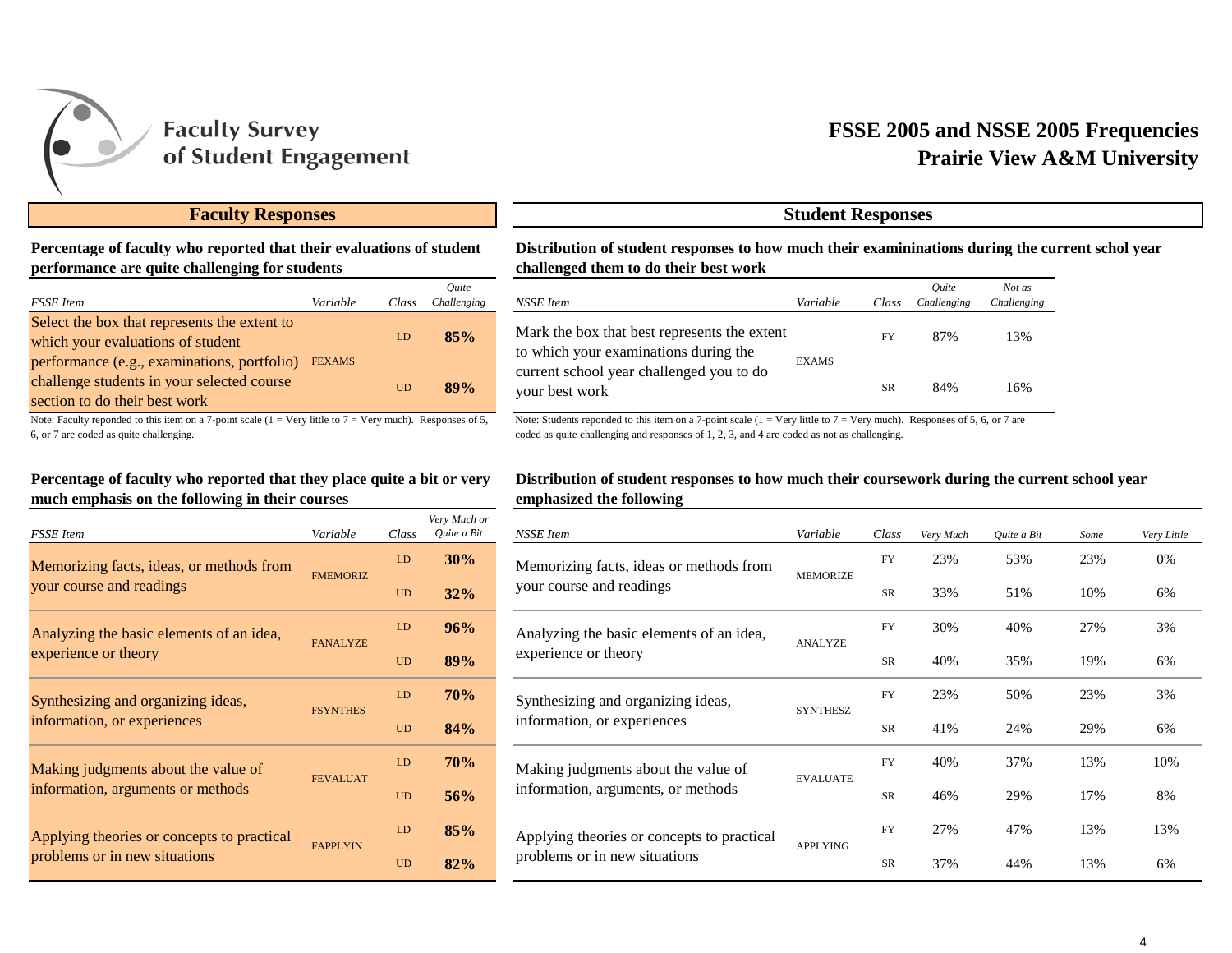

## **Prairie View A&M University FSSE 2005 and NSSE 2005 Frequencies**

## **Faculty Responses Student Responses**

**Percentage of faculty who structured their courses quite a bit or very much so that students learn and develop in the following areas**

| <b>FSSE</b> Item                     | Variable        | Class     | Very Much or<br>Quite a Bit |
|--------------------------------------|-----------------|-----------|-----------------------------|
|                                      |                 | LD        | 70%                         |
| Writing clearly and effectively      | <b>FGNWRITE</b> | <b>UD</b> | 75%                         |
| Speaking clearly and effectively     | <b>FGNSPEAK</b> | LD        | 63%                         |
|                                      |                 | <b>UD</b> | 66%                         |
| Thinking critically and analytically | <b>FGNANALY</b> | LD        | 96%                         |
|                                      |                 | <b>UD</b> | 91%                         |
| Analyzing quantitative problems      | <b>FGNQUANT</b> | LD        | 52%                         |
|                                      |                 | <b>UD</b> | 57%                         |
| Using computing and information      | <b>FGNCMPTS</b> | LD        | 33%                         |
| technology                           |                 | <b>UD</b> | 57%                         |
|                                      | <b>FGNOTHER</b> | LD        | 52%                         |
| Working effectively with others      |                 | <b>UD</b> | 77%                         |
|                                      | <b>FGNINO</b>   | LD        | 85%                         |
| Learning effectively on their own    |                 | <b>UD</b> | 86%                         |

**Distribution of student responses to the extent that their college experience contributed to their knowledge, skills, and personal development in the following areas**

| ery Much or<br>Quite a Bit | NSSE Item                            | Variable        | Class      | Very Much | Quite a Bit | Some | Very Little |
|----------------------------|--------------------------------------|-----------------|------------|-----------|-------------|------|-------------|
| 70%                        |                                      | <b>GNWIRTE</b>  | ${\rm FY}$ | 33%       | 37%         | 20%  | 10%         |
| 75%                        | Writing clearly and effectively      |                 | ${\rm SR}$ | 35%       | 37%         | 19%  | 10%         |
| 63%                        |                                      | <b>GNSPEAK</b>  | <b>FY</b>  | 30%       | 40%         | 23%  | 7%          |
| 66%                        | Speaking clearly and effectively     |                 | SR         | 38%       | 33%         | 21%  | 8%          |
| 96%                        |                                      | <b>GNANALY</b>  | <b>FY</b>  | 40%       | 43%         | 10%  | 7%          |
| 91%                        | Thinking critically and analytically |                 | SR         | 44%       | 38%         | 13%  | 4%          |
| 52%                        |                                      | <b>GNQUANT</b>  | <b>FY</b>  | 43%       | 23%         | 23%  | 10%         |
| 57%                        | Analyzing quantitative problems      |                 | SR         | 37%       | 35%         | 25%  | 4%          |
| 33%                        | Using computing and information      | <b>GNCMPTS</b>  | <b>FY</b>  | 43%       | 27%         | 27%  | 3%          |
| 57%                        | technology                           |                 | ${\rm SR}$ | 52%       | 29%         | 17%  | 2%          |
| 52%                        |                                      | <b>GNOTHERS</b> | <b>FY</b>  | 37%       | 30%         | 27%  | 7%          |
| 77%                        | Working effectively with others      |                 | SR         | 44%       | 46%         | 6%   | 4%          |
| 85%                        |                                      |                 | <b>FY</b>  | 47%       | 27%         | 27%  | 0%          |
| 86%                        | Learning effectively on your own     | <b>GNINQ</b>    | SR         | 40%       | 37%         | 21%  | 2%          |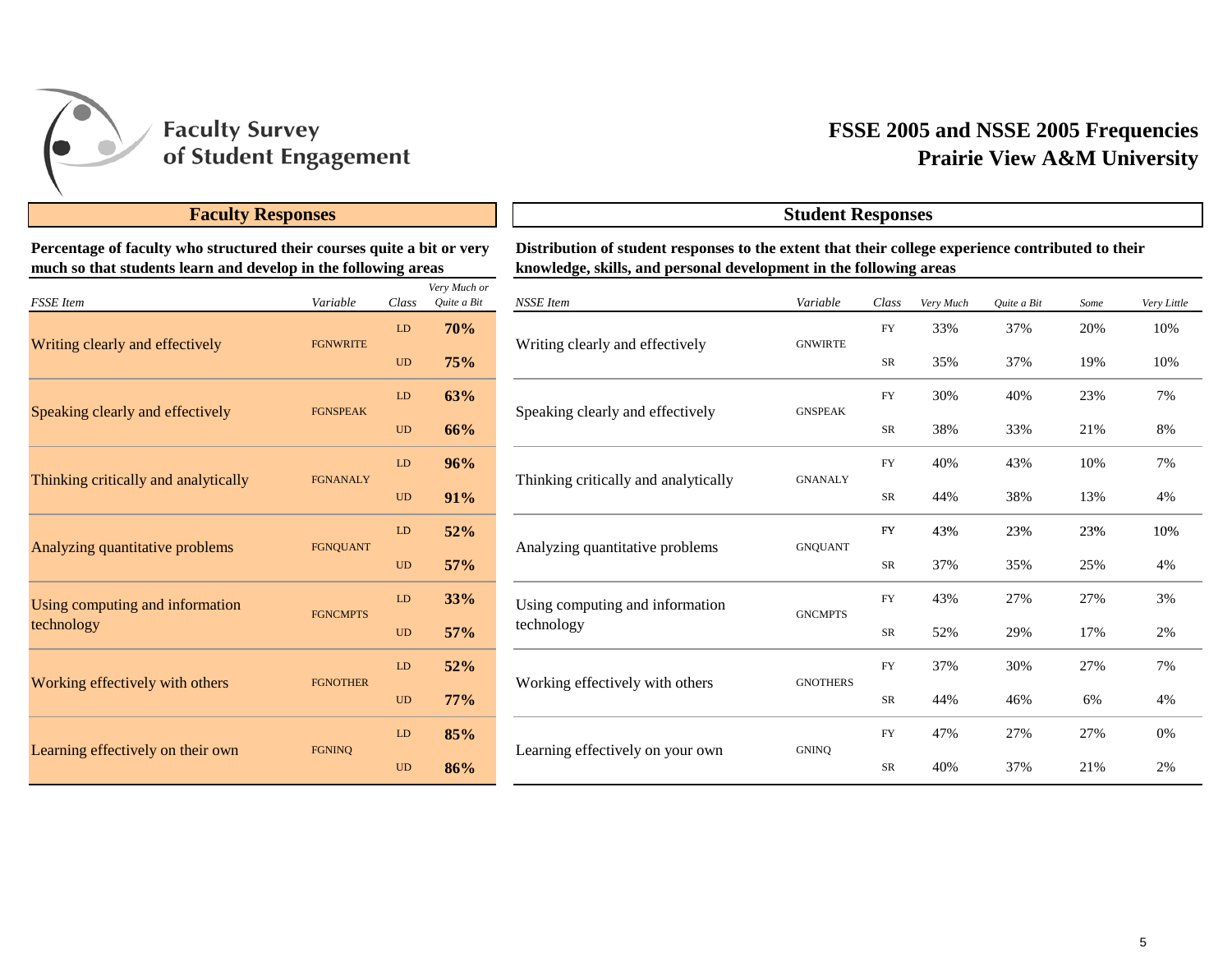

## **Prairie View A&M University FSSE 2005 and NSSE 2005 Frequencies**

## **Faculty Responses Student Responses**

**Percentage of faculty who structured their courses quite a bit or very much so that students learn and develop in the following areas**

| <b>FSSE</b> Item                         | Variable        | Class     | Very Much or<br>Quite a Bit |
|------------------------------------------|-----------------|-----------|-----------------------------|
|                                          | <b>FGNSELF</b>  | LD        | 56%                         |
| <b>Understanding themselves</b>          |                 | <b>UD</b> | 68%                         |
| Understanding people of other racial and | <b>FGNDIVER</b> | LD        | 46%                         |
| ethnic backgrounds                       |                 | <b>UD</b> | 47%                         |
|                                          | <b>FGNPROBS</b> | LD        | 63%                         |
| Solving complex real-world problems      |                 | <b>UD</b> | 70%                         |
| Developing a personal code of values and | <b>FVALUES</b>  | LD        | 59%                         |
| ethics                                   |                 | <b>UD</b> | 58%                         |
| Developing a deepened sense of           | <b>FSPIRIT</b>  | LD        | 19%                         |
| spirituality                             |                 | <b>UD</b> | 23%                         |
|                                          | <b>FGNGENLE</b> | LD        | 74%                         |
| Acquiring a broad general education      |                 | <b>UD</b> | 70%                         |
| Acquiring job or work-related knowledge  |                 | LD        | 48%                         |
| and skills                               | <b>FGNWORK</b>  | <b>UD</b> | 84%                         |

**Distribution of student responses to the extent that their college experience contributed to their knowledge, skills, and personal development in the following areas**

| ery Much or<br>Quite a Bit | <b>NSSE</b> Item                         | Variable        | Class      | Very Much | Quite a Bit | Some | Very Little |
|----------------------------|------------------------------------------|-----------------|------------|-----------|-------------|------|-------------|
| 56%                        |                                          |                 | FY         | 50%       | 27%         | 17%  | 7%          |
| 68%                        | Understanding yourself                   | <b>GNSELF</b>   | <b>SR</b>  | 33%       | 35%         | 27%  | 6%          |
| 46%                        | Understanding people of other racial and | <b>GNDIVERS</b> | <b>FY</b>  | 37%       | 27%         | 23%  | 13%         |
| 47%                        | ethnic backgrounds                       |                 | <b>SR</b>  | 33%       | 29%         | 29%  | 10%         |
| 63%                        |                                          |                 | ${\rm FY}$ | 41%       | 21%         | 24%  | 14%         |
| 70%                        | Solving complex real-world problems      | <b>GNPROBSV</b> | <b>SR</b>  | 27%       | 37%         | 35%  | 2%          |
| 59%                        | Developing a personal code of values and | <b>GNETHICS</b> | ${\rm FY}$ | 38%       | 28%         | 28%  | 7%          |
| 58%                        | ethics                                   |                 | SR         | 27%       | 37%         | 31%  | 6%          |
| 19%                        | Developing a deepened sense of           |                 | ${\rm FY}$ | 40%       | 23%         | 20%  | 17%         |
| 23%                        | spirituality                             | <b>GNSPIRIT</b> | SR         | 27%       | 17%         | 29%  | 27%         |
| 74%                        | Acquiring a broad general education      |                 | <b>FY</b>  | 30%       | 47%         | 17%  | 7%          |
| 70%                        |                                          | <b>GNGENLED</b> | SR         | 35%       | 50%         | 12%  | 4%          |
| 48%                        | Acquiring job or work-related knowledge  |                 | ${\rm FY}$ | 33%       | 23%         | 30%  | 13%         |
| 84%                        | and skills                               | <b>GNWORK</b>   | <b>SR</b>  | 37%       | 38%         | 19%  | 6%          |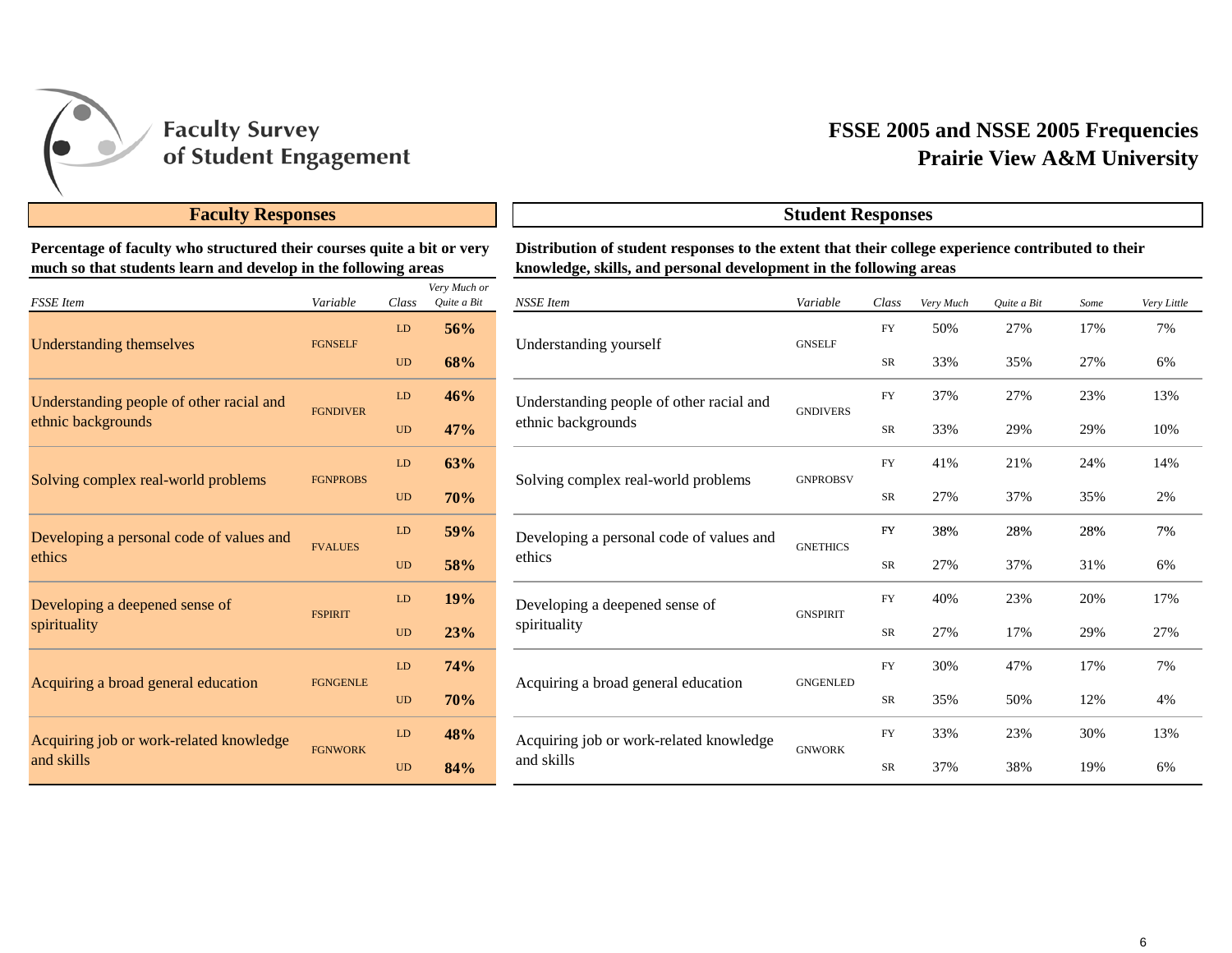

## **Faculty Responses Student Responses**

## **Percentage of faculty who reported that it is important or very important that students at their institution do the following**

| <b>FSSE</b> Item                                                                                 | Variable        | Class     | Very Important<br>or Important | <b>NSSE</b> Item                                                                   | Variable        |  |
|--------------------------------------------------------------------------------------------------|-----------------|-----------|--------------------------------|------------------------------------------------------------------------------------|-----------------|--|
| Practicum, internship, field experience, co-                                                     | <b>FINTERN</b>  | LD        | 81%                            | Practicum, internship, field experience, co-                                       | <b>INTERN04</b> |  |
| op experience, or clinical assignment                                                            |                 | <b>UD</b> | 85%                            | op experience, or clinical assignment                                              |                 |  |
| Community service or volunteer work                                                              | <b>FVOLUNTR</b> | LD        | 56%                            | Community service or volunteer work                                                | VOLNTR0         |  |
|                                                                                                  |                 | <b>UD</b> | 50%                            |                                                                                    |                 |  |
| Participation in a learning community or                                                         |                 | LD        | 52%                            | Participate in a learning community or some                                        |                 |  |
| some other formal program where groups of FLERNCOM<br>students take two or more classes together |                 | <b>UD</b> | 57%                            | other formal program where groups of<br>students take two or more classes together | LRNCOM(         |  |
| Work on a research project with a faculty                                                        | FIMPR05         | LD        | 67%                            | Work on a research project with a faculty<br>member outside of course or program   | <b>RESRCHO</b>  |  |
| member outside of course or program<br>requirements                                              |                 | <b>UD</b> | 67%                            | requirements                                                                       |                 |  |
| Study a foreign language                                                                         | <b>FFORLANG</b> | LD        | 63%                            | Foreign language coursework                                                        | FORLNG0         |  |
|                                                                                                  |                 | <b>UD</b> | 63%                            |                                                                                    |                 |  |
| Study abroad                                                                                     | <b>FSTUDYAB</b> | LD        | 33%                            | Study abroad                                                                       |                 |  |
|                                                                                                  |                 | <b>UD</b> | 35%                            |                                                                                    | STDABR0         |  |
| Culminating senior experience (capstone                                                          | <b>FSENIOR</b>  | LD        | 81%                            | Culminating senior experience (capstone)                                           | SNRX04          |  |
| course, thesis, project, comprehensive<br>exam, etc.)                                            |                 | <b>UD</b> | 78%                            | course, thesis, project, comprehensive<br>exam, etc.)                              |                 |  |

# **Prairie View A&M University FSSE 2005 and NSSE 2005 Frequencies**

## **Distribution of student reponses to whether they had done or plan to do the following before graduating**

| ery Important<br>or Important | <b>NSSE</b> Item                                                                   | Variable | Class      | Done | Plan to do | Do not plan to<br>$d$ o | Have not<br>decided |
|-------------------------------|------------------------------------------------------------------------------------|----------|------------|------|------------|-------------------------|---------------------|
| 81%                           | Practicum, internship, field experience, co-                                       | INTERN04 | <b>FY</b>  | 7%   | 83%        | 0%                      | 10%                 |
| 85%                           | op experience, or clinical assignment                                              |          | <b>SR</b>  | 53%  | 25%        | 14%                     | 8%                  |
| 56%                           |                                                                                    | VOLNTR04 | <b>FY</b>  | 33%  | 57%        | 3%                      | 7%                  |
| 50%                           | Community service or volunteer work                                                |          | SR         | 61%  | 24%        | 8%                      | 8%                  |
| 52%                           | Participate in a learning community or some                                        |          | ${\rm FY}$ | 23%  | 30%        | 13%                     | 33%                 |
| 57%                           | other formal program where groups of<br>students take two or more classes together | LRNCOM04 | SR         | 41%  | 18%        | 27%                     | 14%                 |
| 67%                           | Work on a research project with a faculty                                          | RESRCH04 | <b>FY</b>  | 10%  | 40%        | 23%                     | 27%                 |
| 67%                           | member outside of course or program<br>requirements                                |          | SR         | 29%  | 12%        | 35%                     | 24%                 |
| 63%                           |                                                                                    |          | ${\rm FY}$ | 13%  | 50%        | 17%                     | 20%                 |
| 63%                           | Foreign language coursework                                                        | FORLNG04 | SR         | 35%  | 20%        | 27%                     | 18%                 |
| 33%                           |                                                                                    |          | ${\rm FY}$ | 10%  | 50%        | 10%                     | 30%                 |
| 35%                           | Study abroad                                                                       | STDABR04 | SR         | 12%  | 16%        | 47%                     | 25%                 |
| 81%                           | Culminating senior experience (capstone                                            |          | ${\rm FY}$ | 3%   | 53%        | 10%                     | 33%                 |
| 78%                           | course, thesis, project, comprehensive<br>exam, etc.)                              | SNRX04   | <b>SR</b>  | 16%  | 53%        | 18%                     | 14%                 |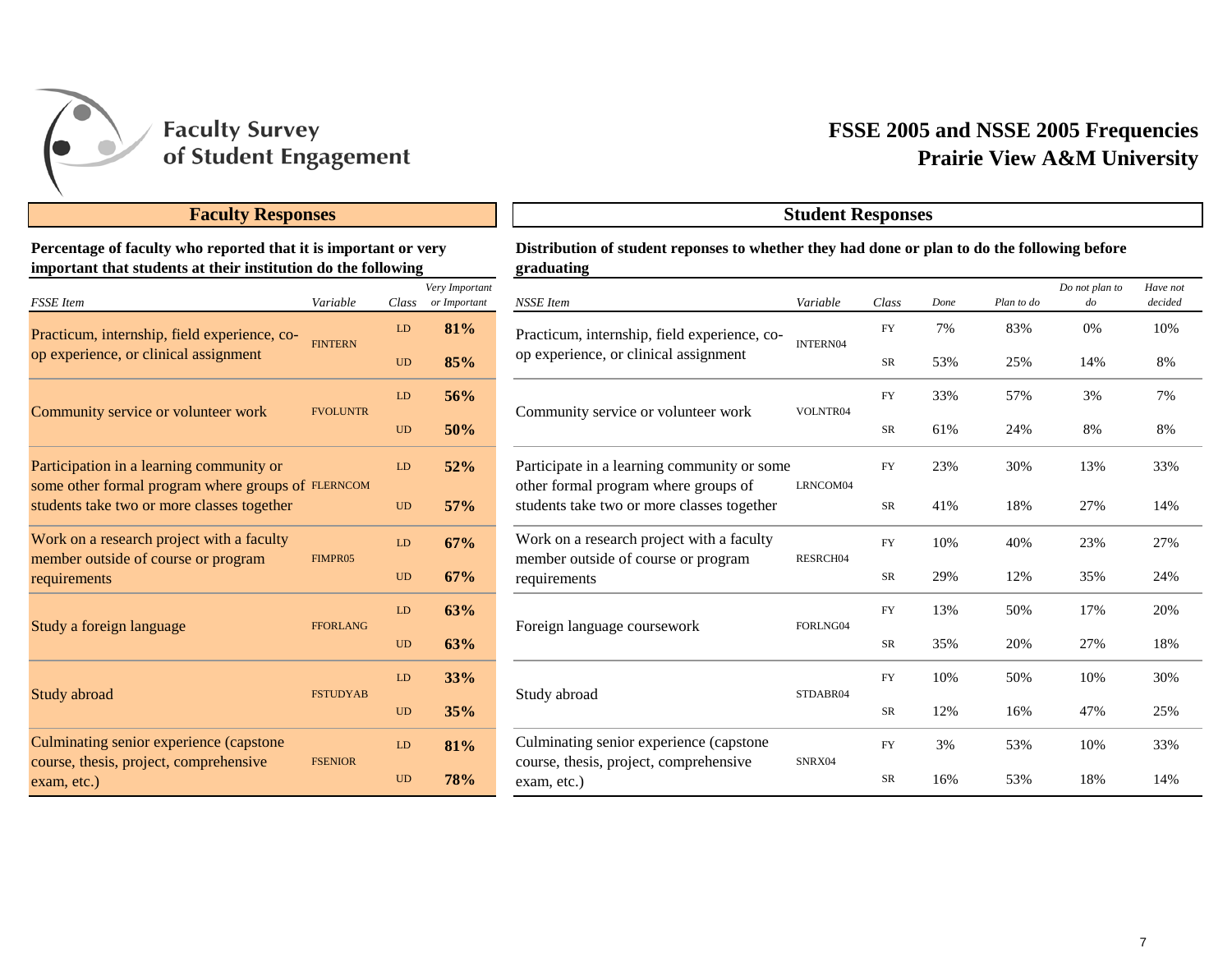

## **Faculty Responses Student Responses**

## **Percentage of faculty who reported that their institution emphasizes each of the following quite a bit or very much**

| <b>FSSE</b> Item                                                                          | Variable        | Class     | Very Much or<br>Quite a Bit |
|-------------------------------------------------------------------------------------------|-----------------|-----------|-----------------------------|
| Requiring students to spend significant                                                   | <b>FENVSCHO</b> | LD        | 44%                         |
| amounts of time studying and on academic<br>work                                          |                 | <b>UD</b> | 67%                         |
| Providing students the support they                                                       | <b>FENVSUPR</b> | LD        | 67%                         |
| need to help them succeed academically                                                    |                 | <b>UD</b> | 74%                         |
| Encouraging contact among students                                                        |                 | LD        | 41%                         |
| from different economic, social and<br>racial or ethnic backgrounds                       | <b>FENVDIVR</b> | UD        | 59%                         |
| Helping students cope with their non-                                                     | <b>FENVNACA</b> | LD        | 46%                         |
| academic responsibilities (work, family,<br>$etc.$ )                                      |                 | <b>UD</b> | 43%                         |
| Providing students the support they                                                       | <b>FENVSOCA</b> | LD        | 54%                         |
| need to thrive socially                                                                   |                 | <b>UD</b> | 53%                         |
| Encouraging students to attend campus                                                     |                 | LD        | <b>78%</b>                  |
| events and activities (special speakers,<br>cultural performances, athletic events, etc.) | <b>FENVEVEN</b> | <b>UD</b> | 83%                         |
| Encouraging students to use computers in                                                  | <b>FENVCOMP</b> | LD        | 56%                         |
| their academic work                                                                       |                 | <b>UD</b> | 87%                         |

# **Prairie View A&M University FSSE 2005 and NSSE 2005 Frequencies**

|                             |            |                                       | Distribution of student responses to the extent that their institution emphasizes each of the following |                 |            |           |             |      |             |
|-----------------------------|------------|---------------------------------------|---------------------------------------------------------------------------------------------------------|-----------------|------------|-----------|-------------|------|-------------|
|                             | Class      | Very Much or<br>Quite a Bit           | <b>NSSE</b> Item                                                                                        | Variable        | Class      | Very Much | Quite a Bit | Some | Very Little |
|                             | ${\rm LD}$ | 44%                                   | Spending significant amounts of time                                                                    | <b>ENVSCHOL</b> | FY         | 20%       | 40%         | 37%  | 3%          |
|                             | <b>UD</b>  | 67%                                   | studying and on academic work                                                                           |                 | ${\rm SR}$ | 27%       | 48%         | 23%  | 2%          |
|                             | LD         | 67%                                   | Providing the support you need to                                                                       | <b>ENVSUPRT</b> | FY         | 17%       | 40%         | 40%  | 3%          |
|                             | <b>UD</b>  | 74%                                   | help you succeed academically                                                                           |                 | SR         | 13%       | 48%         | 29%  | 10%         |
|                             | ${\rm LD}$ | 41%                                   | Encouraging contact among students                                                                      |                 | ${\rm FY}$ | 17%       | 27%         | 27%  | 30%         |
| <b>UD</b>                   |            | 59%                                   | from different economic, social and<br>racial or ethnic backgrounds                                     | <b>ENVDIVRS</b> | SR         | 15%       | 31%         | 27%  | 27%         |
|                             | LD         | 46%                                   | Helping you cope with your non-academic                                                                 | <b>ENVNACAD</b> | <b>FY</b>  | 7%        | 23%         | 27%  | 43%         |
| A<br>$\rm UD$               | 43%        | responsibilities (work, family, etc.) |                                                                                                         | SR              | 12%        | 12%       | 29%         | 48%  |             |
|                             | LD         | 54%                                   | Providing the support you need                                                                          |                 | FY         | 10%       | 40%         | 30%  | 20%         |
| A                           | <b>UD</b>  | 53%                                   | to thrive socially                                                                                      | <b>ENVSOCAL</b> | <b>SR</b>  | 6%        | 35%         | 25%  | 35%         |
| Ñ                           | LD         | 78%                                   | Attending campus events and activities<br>(special speakers, cultural performances,                     | <b>ENVEVENT</b> | ${\rm FY}$ | 30%       | 47%         | 20%  | 3%          |
| <b>UD</b>                   |            | 83%                                   | athletic events, etc.)                                                                                  |                 | SR         | 25%       | 31%         | 31%  | 13%         |
|                             | ${\rm LD}$ | 56%                                   |                                                                                                         | <b>ENVCOMPT</b> | ${\rm FY}$ | 60%       | 17%         | 17%  | 7%          |
| $\overline{P}$<br><b>UD</b> |            | 87%                                   | Using computers in academic work                                                                        |                 | SR         | 54%       | 35%         | 10%  | 2%          |